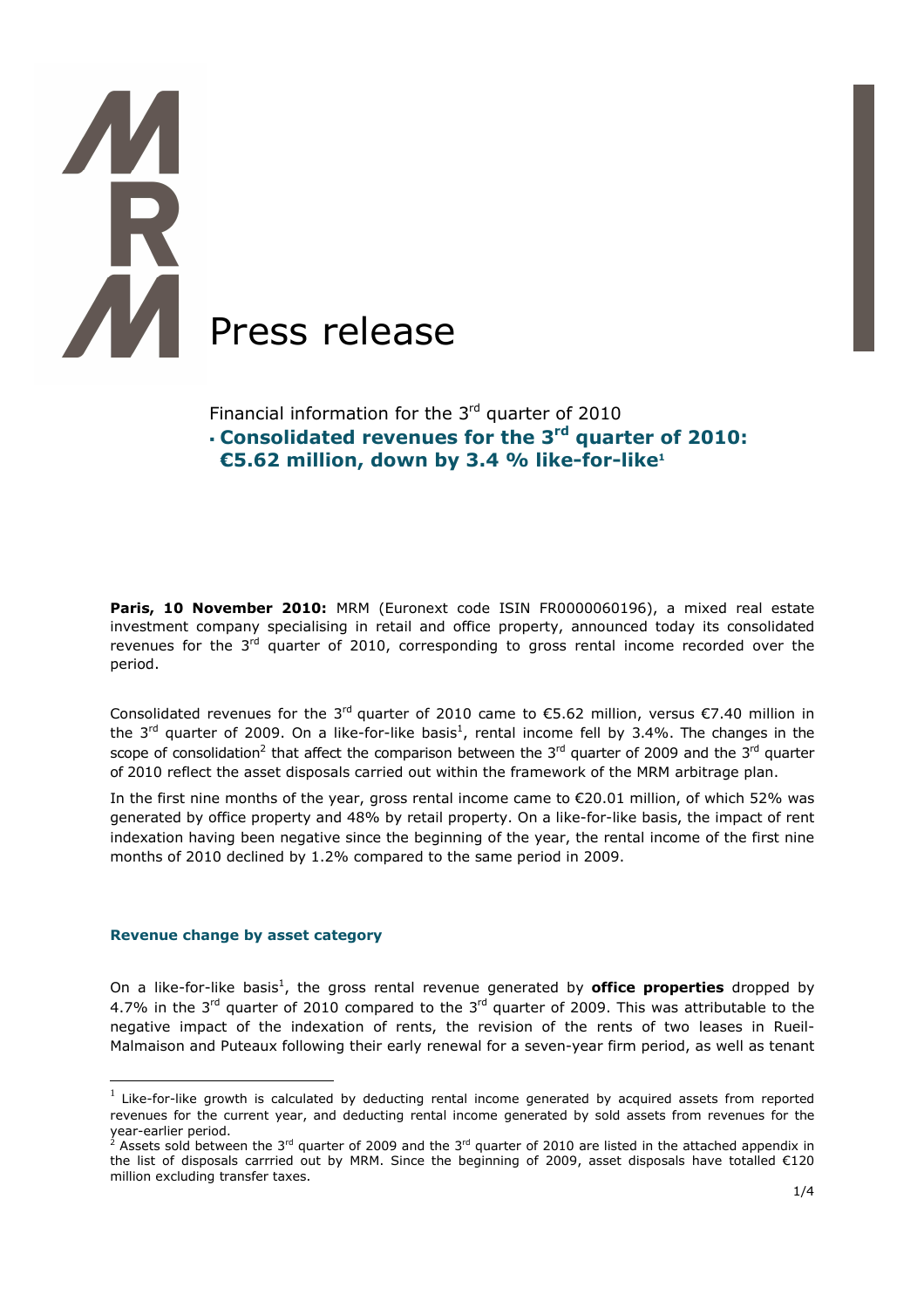movements. In fact, the impact of new leases<sup>3</sup> coming into effect only partly offset the vacating of some premises, including that of the Solis building in Les Ulis in May 2010.

The rental income from the portfolio of **retail assets** slightly decreased by 2.2% on a like-for-like basis compared with the  $3<sup>rd</sup>$  quarter of 2009. The negative impact of rent indexation and of the vacating of retail areas, in particular in Tours to start the redevelopment works of La Galerie du Palais, was offset by new leases<sup>3</sup> coming into effect, as it was the case in the Carrefour shopping centre in Ecole-Valentin.

| <b>Consolidated IFRS</b><br>revenues<br>$\epsilon$ million | Q3<br>2009 | Q3<br>2010 | $\frac{0}{0}$<br>change | $\frac{0}{0}$<br>change<br>like-for-like $1/2$ | 9<br>months<br>2009 | 9<br>months<br>2010 | $\frac{0}{0}$<br>change | $\frac{0}{0}$<br>change<br>like-for-like $^{1,4}$ |
|------------------------------------------------------------|------------|------------|-------------------------|------------------------------------------------|---------------------|---------------------|-------------------------|---------------------------------------------------|
| Office                                                     | 3.98       | 2.49       | $-37.3%$                | $-4.7%$                                        | 11.99               | 10.42               | $-13.1\%$               | -1.5%                                             |
| Retail                                                     | 3.42       | 3.12       | $-8.7%$                 | $-2.2%$                                        | 10.63               | 9.59                | $-9.8%$                 | $-0.8%$                                           |
| Total gross rental<br>income                               | 7.40       | 5.62       | $-24.1%$                | $-3.4%$                                        | 22.62               | 20.01               | $-11.5%$                | $-1.2\%$                                          |

 *(Unaudited data)* 

## **Key events**

Since 1 July 2010, 7 leases<sup>3</sup> have been signed for office and retail properties representing an annual rental income of €0.3 million.

At the end of July 2010, MRM sold the Crysalis office building in Nanterre for a price excluding transfer taxes of €49.2 million.

In La Galerie du Palais in Tours, the opening to the public -at the end of the 3<sup>rd</sup> quarter- of the new stores operated by Fuxia and La Grande Récré marked the completion of the restructuring and modernisation works of the front part of the shopping centre, which had been launched in early 2010.

Since the end of the 3<sup>rd</sup> quarter, MRM divested a retail asset located in Angoulême for €3.4 million excluding transfer taxes in October.

## **Financial position and outlook**

Since the beginning of 2010, MRM has achieved significant progress in the restructuring of its bank loans.

In the  $3<sup>rd</sup>$  quarter of 2010, the proceeds of the disposal of the Crysalis building in Nanterre allowed the company to repay a credit facility due in 2012.

In all, as MRM announced at its interim results meeting, the total amount of the bank debt, which stood at €395 million at the end of December 2009, has been cut back to €308 million on 15 September 2010 and the overall maturity has been extended. For MRM, the next major bank debt due dates are in the 3<sup>rd</sup> quarter of 2011.

Assets disposed since 1 January 2009 are listed in the attached appendix.



 $\overline{a}$ 

 $3$  New leases or renewals under improved terms.<br> $4$  Assets diaposed since 1 January 2000 are listed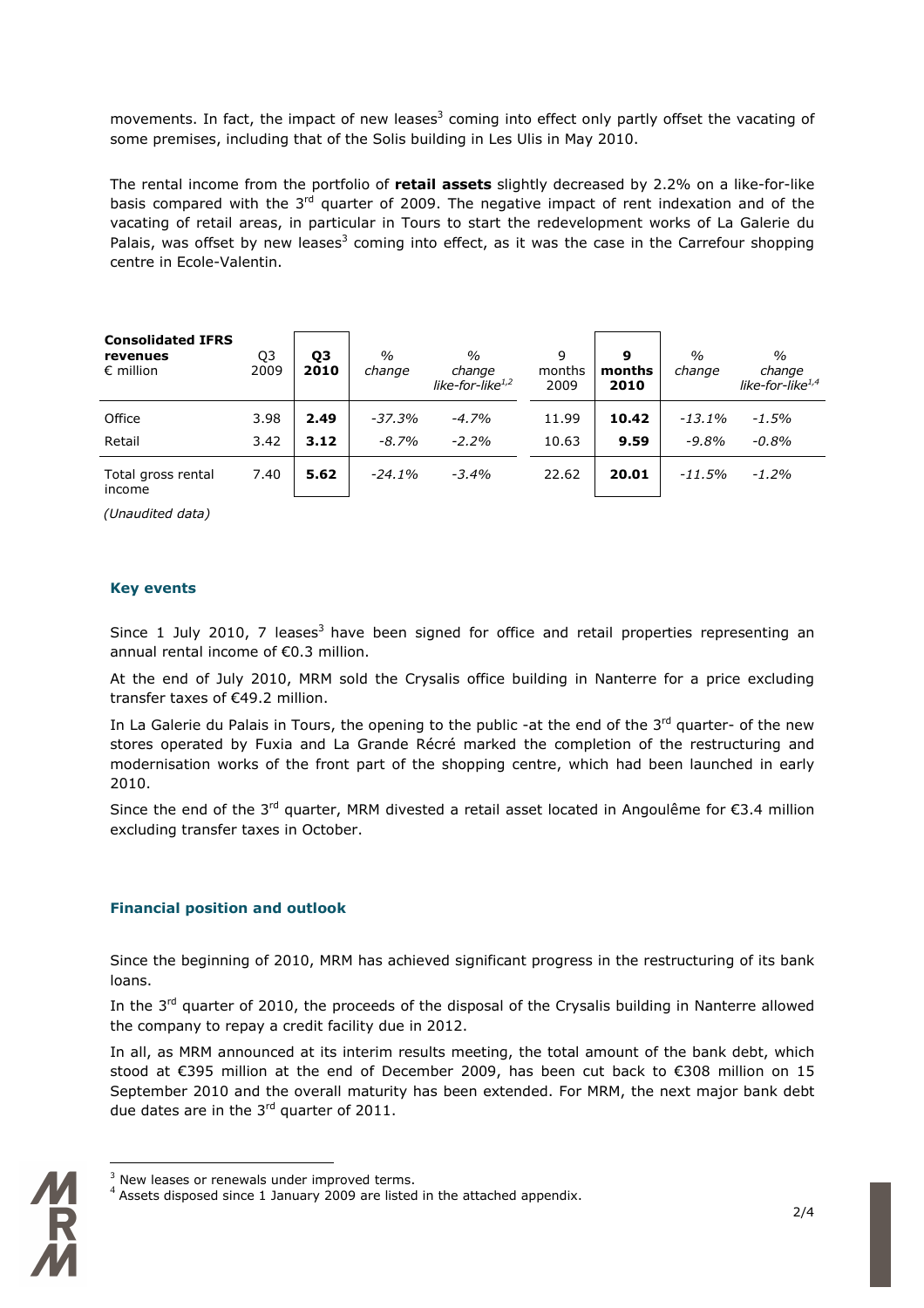Turning to the outlook, the company confirms that it plans to generate a positive net operating cash flow in the second half of 2010.

Jacques Blanchard, Chairman of MRM, commented: "*We are continuing our steady asset management activities with a special focus on the letting of available premises in our portfolio. In addition, managing the next due dates of our bank debt is at the top of our short-term agenda."* 

### **Calendar**

Revenues for the 4<sup>th</sup> quarter and the annual 2010 results are due on 24 February 2011 before market opening and will be presented during the information meeting to be held on the same day.

#### **About MRM**

A listed real estate investment company, MRM owns a mixed portfolio of office and retail properties comprising both stabilised assets and value-added opportunities. Its portfolio has been built up gradually since the second half of 2007 with the contribution of properties from Dynamique Bureaux and Commerces Rendement, two investment companies created and managed by CB Richard Ellis Investors, and acquisitions carried out directly by its subsidiaries. MRM's real estate operations are managed by CB Richard Ellis Investors. MRM is listed in Compartment C of Euronext Paris (Bloomberg code: MRM:FP – Reuters code: MRM.PA).

#### **For more information, contact:**

MRM DDB Financial 65/67, avenue des Champs-Elysées 55, rue d'Amsterdam 75008 Paris 75008 Paris France **France France** T +33 (0)1 58 62 55 55 T +33 (0)1 53 32 61 51 relation\_finances@mrminvest.com

Isabelle Laurent

**Website: www.mrminvest.com**